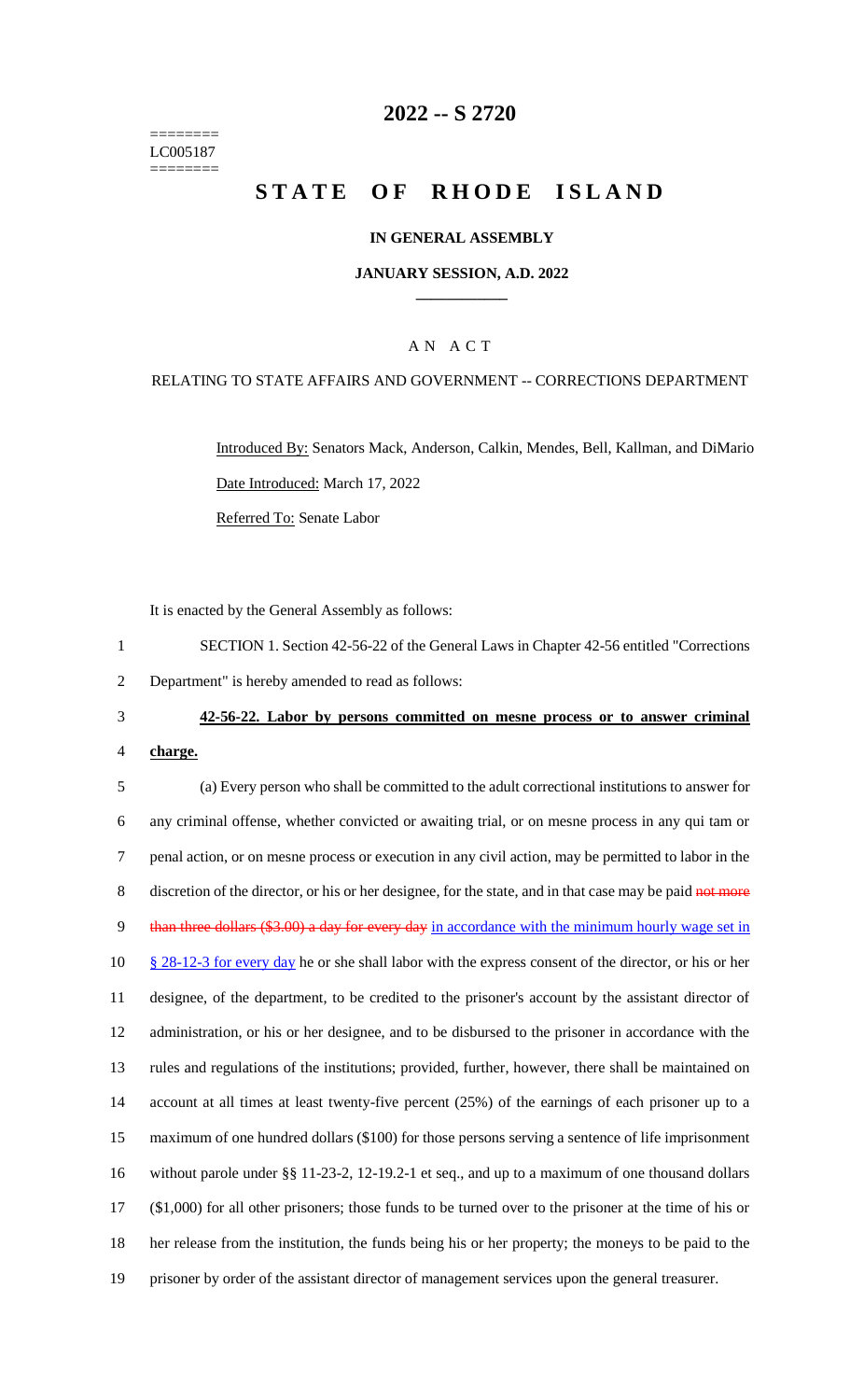- 1 (b) Nothing contained in this section shall prevent the use of the funds in the account for
- 2 the payment of any court fees and court costs required to be paid for the filing, prosecution, and
- 3 defense of any action.
- 4 SECTION 2. This act shall take effect upon passage.

======== LC005187 ========